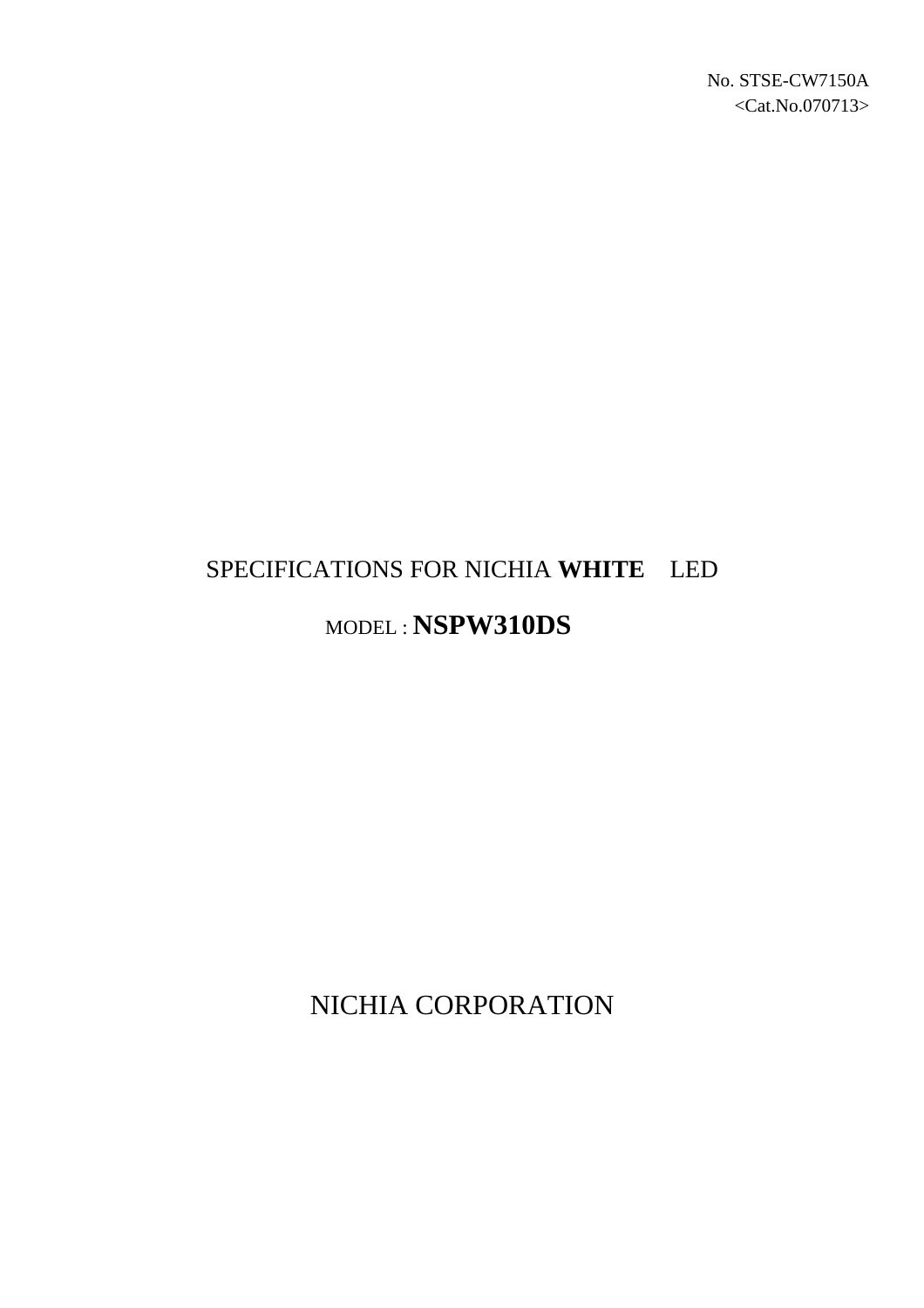#### 1.SPECIFICATIONS

| (1) Absolute Maximum Ratings |                       |                                | $(Ta=25^{\circ}C)$ |
|------------------------------|-----------------------|--------------------------------|--------------------|
| Item                         | Symbol                | <b>Absolute Maximum Rating</b> | Unit               |
| <b>Forward Current</b>       | IF                    | 30                             | mA                 |
| <b>Pulse Forward Current</b> | <b>IFP</b>            | 100                            | mA                 |
| <b>Reverse Voltage</b>       | $V_{R}$               |                                | V                  |
| <b>Power Dissipation</b>     | <b>P</b> <sub>D</sub> | 105                            | mW                 |
| <b>Operating Temperature</b> | Topr                  | $-30 \sim + 85$                | $\rm ^{\circ}C$    |
| <b>Storage Temperature</b>   | $T_{\rm stg}$         | $-40 \sim +100$                | $\rm ^{\circ}C$    |
| <b>Soldering Temperature</b> | $T_{\rm sld}$         | for 10sec.<br>$265^{\circ}$ C  |                    |

IFP Conditions : Pulse Width  $\leq$  10msec. and Duty  $\leq$  1/10

#### (2) Initial Electrical/Optical Characteristics (Ta=25°C)

| Item                           |   | Symbol                   | Condition      | Typ.   | Max. | Unit |
|--------------------------------|---|--------------------------|----------------|--------|------|------|
| <b>Forward Voltage</b>         |   | Vf                       | $IF=20$ [mA]   | (3.2)  | 3.5  |      |
| <b>Reverse Current</b>         |   | Ir                       | $V_{R} = 5[V]$ |        | 50   | μA   |
| Luminous Intensity             |   | Iv                       | $IF = 20$ [mA] | (6.80) |      | cd   |
| $\ast$                         | X | $\overline{\phantom{0}}$ | $IF=20$ [mA]   | 0.31   |      |      |
| <b>Chromaticity Coordinate</b> |   |                          | $IF = 20$ [mA] | 0.32   |      |      |

½ Please refer to CIE 1931 chromaticity diagram.

|  |  | $(3)$ Ranking |
|--|--|---------------|
|--|--|---------------|

| (3) Ranking        |        |         |                |      |       | $(Ta=25^{\circ}C)$ |
|--------------------|--------|---------|----------------|------|-------|--------------------|
| Item               |        | Symbol  | Condition      | Min. | Max.  | Unit               |
|                    | Rank W | $I_{V}$ | $IF = 20$ [mA] | 7.15 | 10.10 | cd                 |
| Luminous Intensity | Rank V | Iv      | $IF=20$ [mA]   | 5.05 | 7.15  | cd                 |
|                    | Rank U | $I_{V}$ | $IF = 20$ [mA] | 3.56 | 5.05  | cd                 |

 $*$  Luminous Intensity Measurement allowance is  $\pm$  10%.

|                           |                     |       | Rank a0 |       |   |       |       | Rank b1             |
|---------------------------|---------------------|-------|---------|-------|---|-------|-------|---------------------|
| $\boldsymbol{\mathrm{X}}$ | 0.280               | 0.264 | 0.283   | 0.296 | X | 0.287 | 0.283 | 0.3                 |
| $\mathbf{V}$              | 0.248               | 0.267 | 0.305   | 0.276 |   | 0.295 | 0.305 | 0.3                 |
|                           | Rank b <sub>2</sub> |       |         |       |   |       |       |                     |
|                           |                     |       |         |       |   |       |       | Rank c <sub>0</sub> |
| X                         | 0.296               | 0.287 | 0.330   | 0.330 | X | 0.330 | 0.330 | 0.3                 |
|                           | 0.276               | 0.295 | 0.339   | 0.318 |   | 0.318 | 0.360 | 0.3                 |

#### Color Ranks (IF=20mA,Ta=25°C)

|   | Rank a0             |       |       |       |   | Rank b1             |       |       |       |
|---|---------------------|-------|-------|-------|---|---------------------|-------|-------|-------|
| X | 0.280               | 0.264 | 0.283 | 0.296 | X | 0.287               | 0.283 | 0.330 | 0.330 |
| V | 0.248               | 0.267 | 0.305 | 0.276 |   | 0.295               | 0.305 | 0.360 | 0.339 |
|   | Rank b <sub>2</sub> |       |       |       |   | Rank c <sub>0</sub> |       |       |       |
| X | 0.296               | 0.287 | 0.330 | 0.330 | X | 0.330               | 0.330 | 0.361 | 0.356 |
| V | 0.276               | 0.295 | 0.339 | 0.318 |   | 0.318               | 0.360 | 0.385 | 0.351 |
|   |                     |       |       |       |   |                     |       |       |       |

 $\ast$  Color Coordinates Measurement allowance is  $\pm$  0.01.

 ½ Basically, a shipment shall consist of the LEDs of a combination of the above ranks. The percentage of each rank in the shipment shall be determined by Nichia.

#### 2.INITIAL OPTICAL/ELECTRICAL CHARACTERISTICS

Please refer to figure's page.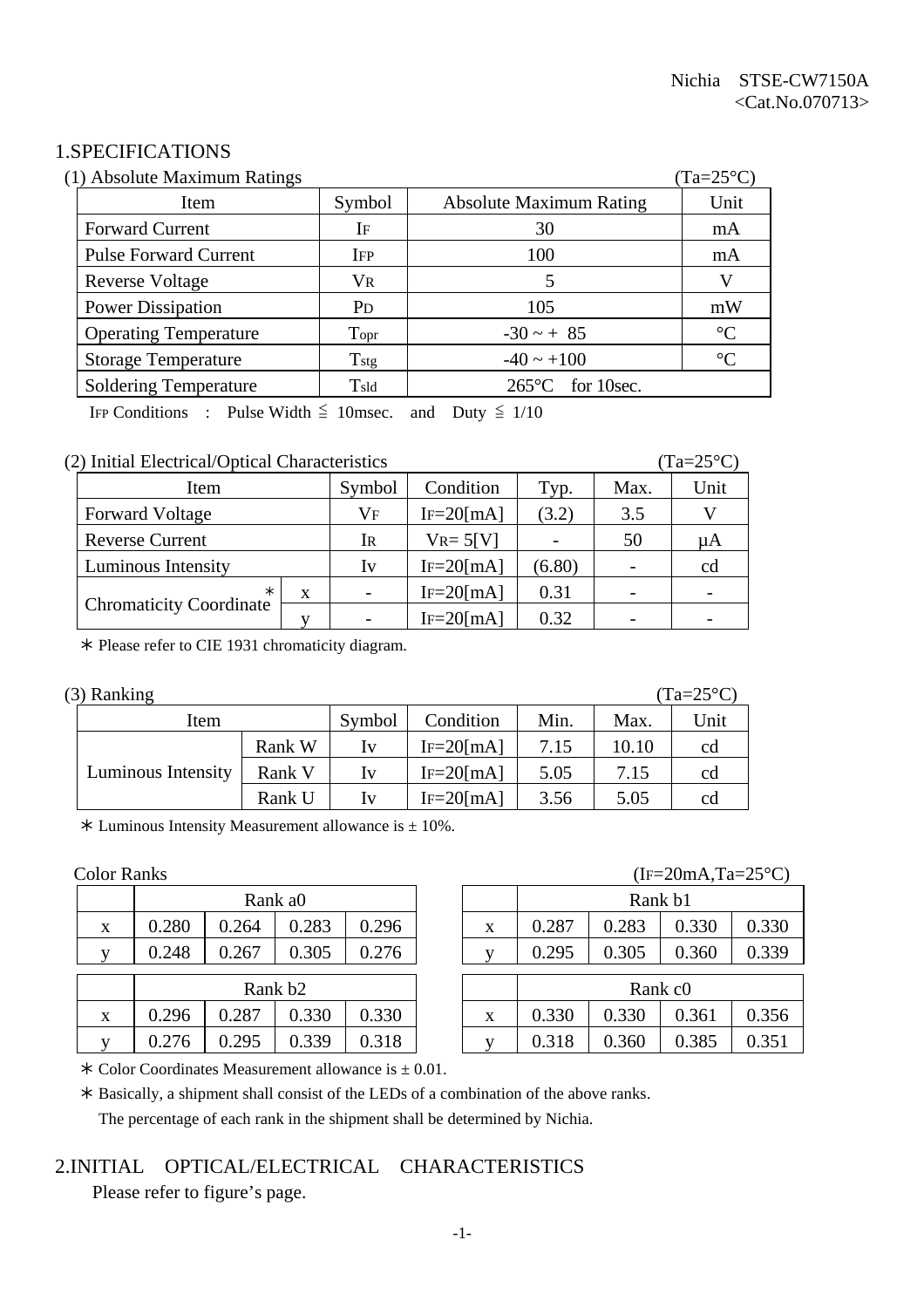#### 3.OUTLINE DIMENSIONS AND MATERIALS

Please refer to figure's page.

Material as follows ; Resin(Mold) : Epoxy Resin (over Phosphor) Leadframe : Ag plating Copper Alloy

#### 4.PACKAGING

· The LEDs are packed in cardboard boxes after packaging in anti-electrostatic bags.

Please refer to figure's page.

- The label on the minimum packing unit shows ; Part Number, Lot Number, Ranking, Quantity
- · In order to protect the LEDs from mechanical shock, we pack them in cardboard boxes for transportation.
- · The LEDs may be damaged if the boxes are dropped or receive a strong impact against them, so precautions must be taken to prevent any damage.
- · The boxes are not water resistant and therefore must be kept away from water and moisture.
- · When the LEDs are transported, we recommend that you use the same packing method as Nichia.

#### 5.LOT NUMBER

The first six digits number shows **lot number**.

The lot number is composed of the following characters;

 $O\Box$  $X$  $X$  $X$  $X$  $\cdot$  $\Delta$  $\blacksquare$ 

 ${\circ}$  - Year ( 6 for 2006, 7 for 2007)

 $\Box$  - Month ( 1 for Jan., 9 for Sep., A for Oct., B for Nov.)

 $\times \times \times \times$  - Nichia's Product Number

- $\triangle$  Ranking by Color Coordinates
- $\blacksquare$  Ranking by Luminous Intensity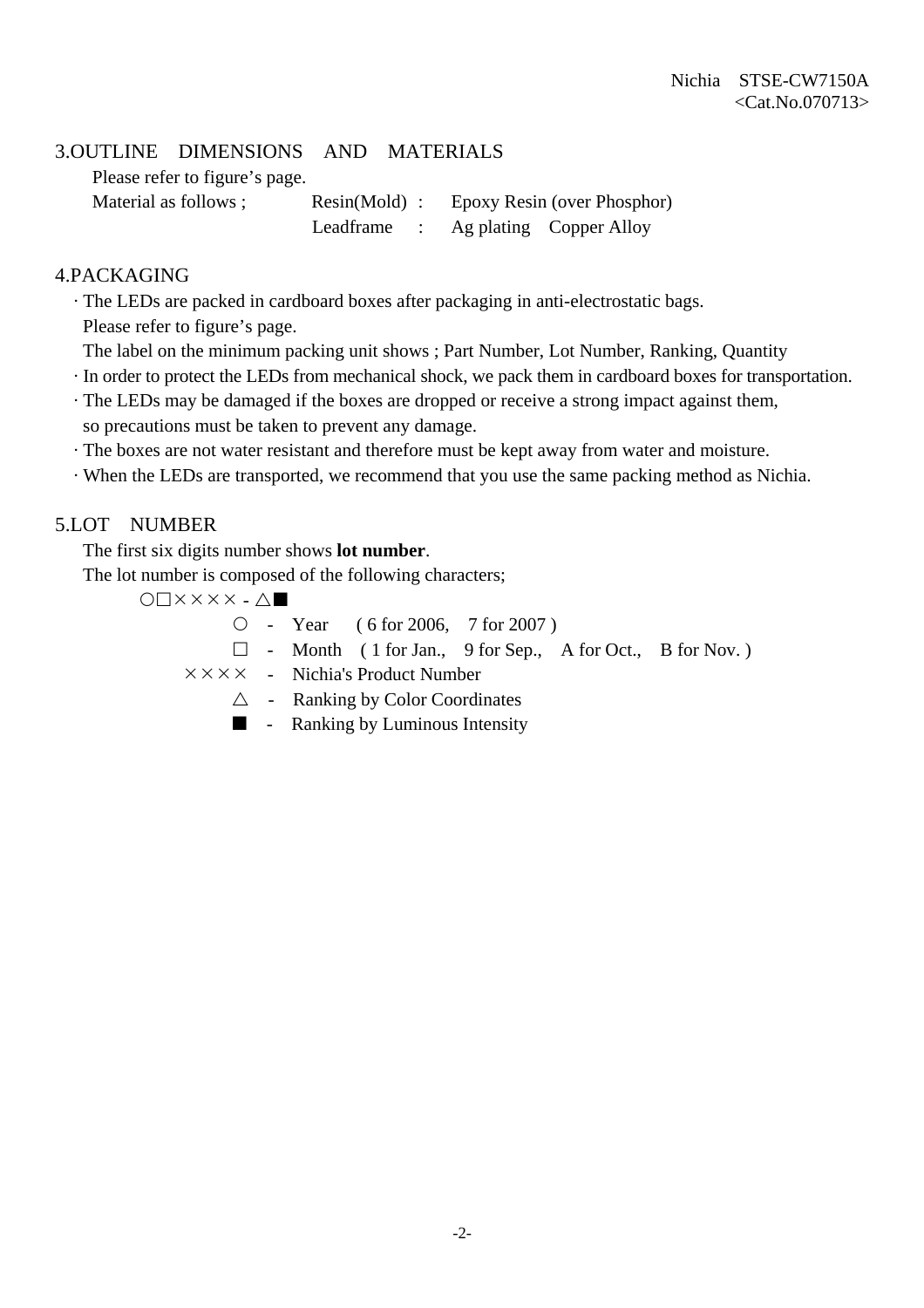#### 6.RELIABILITY (1) TEST ITEMS AND RESULTS

|                                    | Standard           |                                                                        |               | Number of |
|------------------------------------|--------------------|------------------------------------------------------------------------|---------------|-----------|
| <b>Test Item</b>                   | <b>Test Method</b> | <b>Test Conditions</b>                                                 | Note          | Damaged   |
| Resistance to                      | JEITA ED-4701      | Tsld= $260 \pm 5^{\circ}$ C, 10sec.                                    | 1 time        | 0/50      |
| Soldering Heat                     | 300 302            | 3mm from the base of the epoxy bulb                                    |               |           |
| Solderability                      | JEITA ED-4701      | Tsld= $235 \pm 5$ °C,<br>5sec.                                         | 1 time        | 0/50      |
|                                    | 300 303            | (using flux)                                                           | over 95%      |           |
| Temperature Cycle                  | JEITA ED-4701      | $-40^{\circ}$ C ~ 25 $^{\circ}$ C ~ 100 $^{\circ}$ C ~ 25 $^{\circ}$ C | 100 cycles    | 0/50      |
|                                    | 100 105            | 30min. 5min. 30min. 5min.                                              |               |           |
| Moisture Resistance Cyclic         | JEITA ED-4701      | $25^{\circ}$ C ~ 65 $^{\circ}$ C ~ -10 $^{\circ}$ C                    | 10 cycles     | 0/50      |
|                                    | 200 203            | 90%RH 24hrs./1cycle                                                    |               |           |
| <b>Terminal Strength</b>           | JEITA ED-4701      | Load $5N(0.5kgf)$                                                      | No noticeable | 0/50      |
| (bending test)                     | 400 401            | $0^{\circ} \sim 90^{\circ} \sim 0^{\circ}$ bend 2 times                | damage        |           |
| <b>Terminal Strength</b>           | JEITA ED-4701      | Load 10N (1kgf)                                                        | No noticeable | 0/50      |
| (pull test)                        | 400 401            | $10 \pm 1$ sec.                                                        | damage        |           |
| <b>High Temperature Storage</b>    | JEITA ED-4701      | $Ta=100^{\circ}C$                                                      | 1000hrs.      | 0/50      |
|                                    | 200 201            |                                                                        |               |           |
| <b>Temperature Humidity</b>        | JEITA ED-4701      | Ta= $60^{\circ}$ C, RH= $90\%$                                         | 1000hrs.      | 0/50      |
| Storage                            | 100 103            |                                                                        |               |           |
| Low Temperature Storage            | JEITA ED-4701      | Ta=- $40^{\circ}$ C                                                    | 1000hrs.      | 0/50      |
|                                    | 200 202            |                                                                        |               |           |
| <b>Steady State Operating Life</b> |                    | Ta= $25^{\circ}$ C, IF=30mA                                            | 1000hrs.      | 0/50      |
|                                    |                    |                                                                        |               |           |
| <b>Steady State Operating Life</b> |                    | 60°C, RH=90%, IF=20mA                                                  | 500hrs.       | 0/50      |
| of High Humidity Heat              |                    |                                                                        |               |           |
| <b>Steady State Operating Life</b> |                    | Ta=-30 $\textdegree$ C, IF=20mA                                        | 1000hrs.      | 0/50      |
| of Low Temperature                 |                    |                                                                        |               |           |

### (2) CRITERIA FOR JUDGING DAMAGE

| 2) CNHENIA FON JODOINO DAMAOE |        |                        |                        |                       |  |  |  |  |
|-------------------------------|--------|------------------------|------------------------|-----------------------|--|--|--|--|
|                               |        |                        | Criteria for Judgement |                       |  |  |  |  |
| Item                          | Symbol | <b>Test Conditions</b> | Min.                   | Max.                  |  |  |  |  |
| <b>Forward Voltage</b>        | Vf     | $IF = 20mA$            |                        | $U.S.L.*) \times 1.1$ |  |  |  |  |
| <b>Reverse Current</b>        | IR     | $V_{R=5}V$             |                        | $U.S.L.*) \times 2.0$ |  |  |  |  |
| <b>Luminous Intensity</b>     | Iv     | $IF = 20mA$            | $L.S.L.**) \times 0.7$ |                       |  |  |  |  |

\*) U.S.L. : Upper Standard Level \*\*) L.S.L. : Lower Standard Level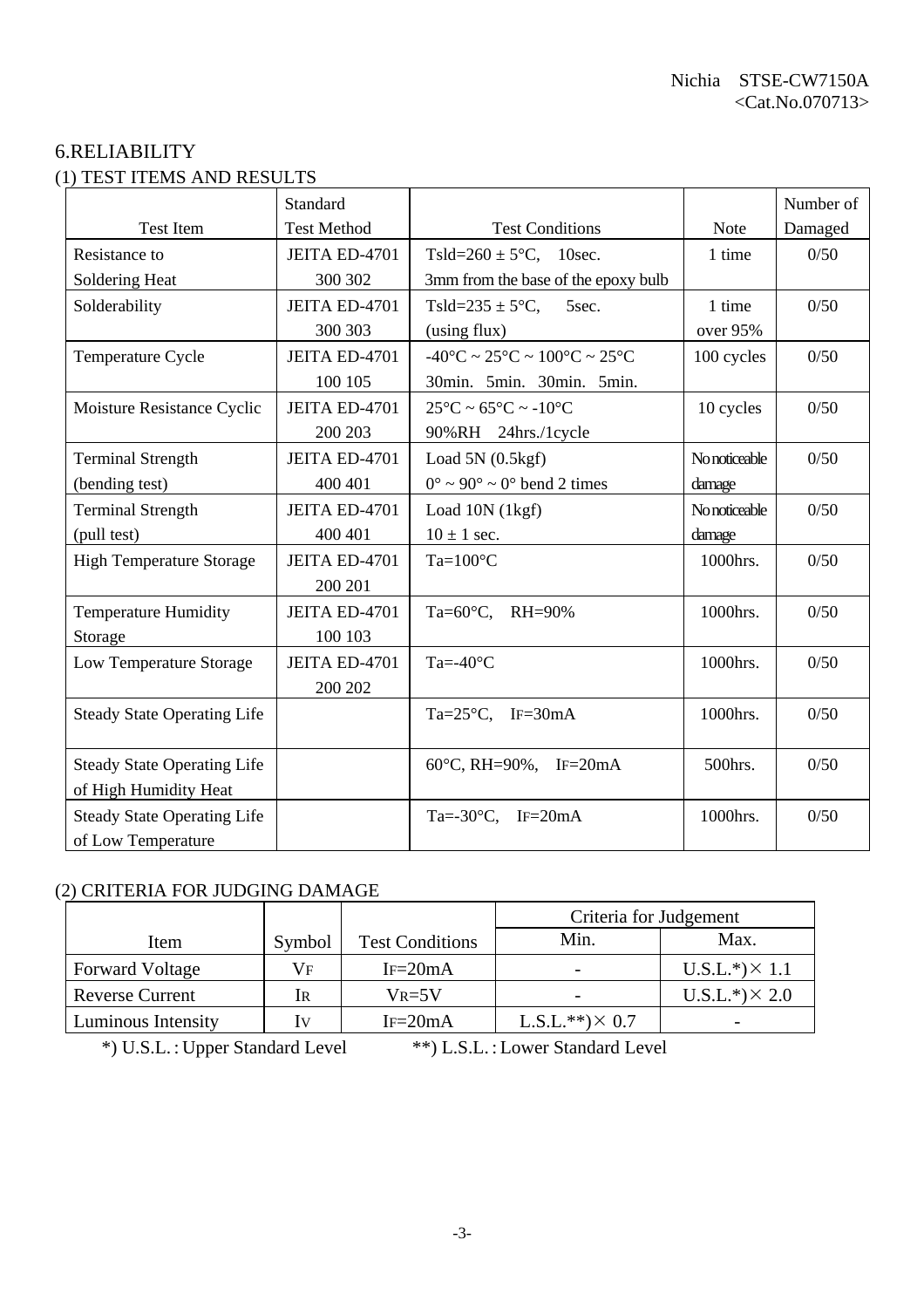#### 7.CAUTIONS

 The LEDs are devices which are materialized by combining Blue LEDs and special phosphors. Consequently, the color of the LEDs is changed a little by an operating current. Care should be taken after due consideration when using LEDs.

- (1) Lead Forming
	- · When forming leads, the leads should be bent at a point at least 3mm from the base of the epoxy bulb. Do not use the base of the leadframe as a fulcrum during lead forming.
	- · Lead forming should be done before soldering.
- · Do not apply any bending stress to the base of the lead. The stress to the base may damage the LED's characteristics or it may break the LEDs.
- · When mounting the LEDs onto a printed circuit board, the holes on the circuit board should be exactly aligned with the leads of the LEDs. If the LEDs are mounted with stress at the leads, it causes deterioration of the epoxy resin and this will degrade the LEDs.
- (2) Storage
	- · The LEDs should be stored at 30°C or less and 70%RH or less after being shipped from Nichia and the storage life limits are 3 months. If the LEDs are stored for 3 months or more, they can be stored for a year in a sealed container with a nitrogen atmosphere and moisture absorbent material.
- · Nichia LED leadframes are silver plated copper alloy. The silver surface may be affected by environments which contain corrosive substances. Please avoid conditions which may cause the LED to corrode, tarnish or discolor. This corrosion or discoloration may cause difficulty during soldering operations. It is recommended that the LEDs be used as soon as possible.
- · Please avoid rapid transitions in ambient temperature, especially, in high humidity environments where condensation can occur.

#### (3) Static Electricity

- · Static electricity or surge voltage damages the LEDs.
- It is recommended that a wrist band or an anti-electrostatic glove be used when handling the LEDs.
- · All devices, equipment and machinery must be properly grounded. It is recommended that precautions be taken against surge voltage to the equipment that mounts the LEDs.
- · When inspecting the final products in which LEDs were assembled, it is recommended to check whether the assembled LEDs are damaged by static electricity or not. It is easy to find static-damaged LEDs by a light-on test or a VF test at a lower current (below 1mA is recommended).
- · Damaged LEDs will show some unusual characteristics such as the leak current remarkably increases, the forward voltage becomes lower, or the LEDs do not light at the low current.

Criteria :  $(VF > 2.0V$  at IF=0.5mA)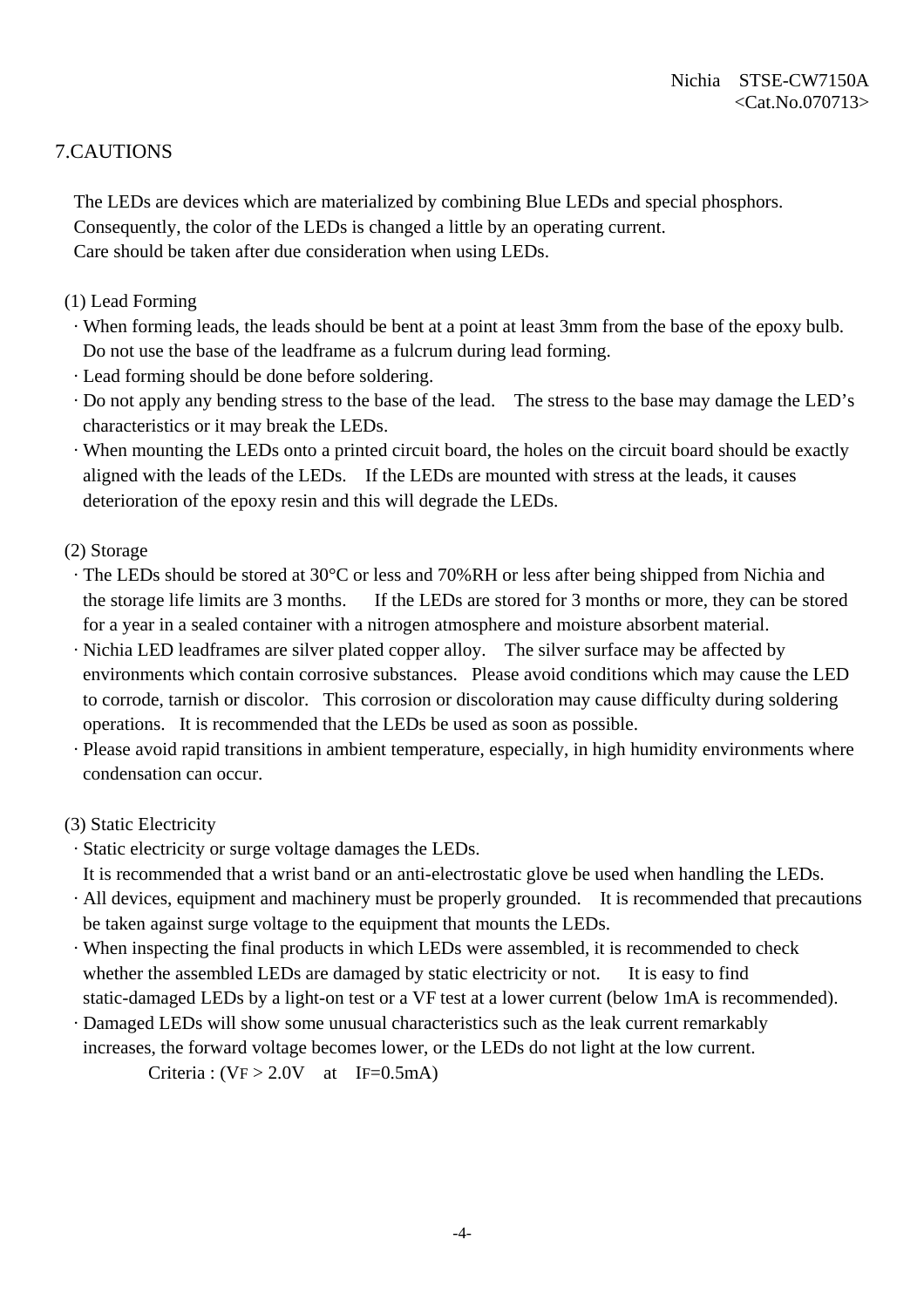(4) Soldering Conditions

- · Nichia LED leadframes are silver plated copper alloy. This substance has a low
- thermal coefficient (easily conducts heat). Careful attention should be paid during soldering.
- · Solder the LED no closer than 3mm from the base of the epoxy bulb. Soldering beyond the base of the tie bar is recommended.
- · Recommended soldering conditions

|                                                 | Dip Soldering           | <b>Hand Soldering</b> |                              |  |  |
|-------------------------------------------------|-------------------------|-----------------------|------------------------------|--|--|
| Pre-Heat                                        | $120^{\circ}$ C Max.    | Temperature           | $350^{\circ}$ C Max.         |  |  |
| Pre-Heat Time                                   | 60 seconds Max.         | Soldering Time        | 3 seconds Max.               |  |  |
| Solder Bath                                     | 260°C Max.              | Position              | No closer than 3 mm from the |  |  |
| Temperature                                     |                         |                       | base of the epoxy bulb.      |  |  |
| Dipping Time                                    | 10 seconds Max.         |                       |                              |  |  |
| Dipping Position<br>No lower than 3 mm from the |                         |                       |                              |  |  |
|                                                 | base of the epoxy bulb. |                       |                              |  |  |

- · Although the recommended soldering conditions are specified in the above table, dip or hand soldering at the lowest possible temperature is desirable for the LEDs.
- · A rapid-rate process is not recommended for cooling the LEDs down from the peak temperature.
- · Dip soldering should not be done more than one time.
- · Hand soldering should not be done more than one time.
- · Do not apply any stress to the lead particularly when heated.
- · The LEDs must not be repositioned after soldering.
- · After soldering the LEDs, the epoxy bulb should be protected from mechanical shock or vibration until the LEDs return to room temperature.
- · Direct soldering onto a PC board should be avoided. Mechanical stress to the resin may be caused from warping of the PC board or from the clinching and cutting of the leadframes. When it is absolutely necessary, the LEDs may be mounted in this fashion but the User will assume responsibility for any problems. Direct soldering should only be done after testing has confirmed that no damage, such as wire bond failure or resin deterioration, will occur. Nichia's LEDs should not be soldered directly to double sided PC boards because the heat will deteriorate the epoxy resin.
- · When it is necessary to clamp the LEDs to prevent soldering failure, it is important to minimize the mechanical stress on the LEDs.
- · Cut the LED leadframes at room temperature. Cutting the leadframes at high temperatures may cause failure of the LEDs.

(5) Heat Generation

 · Thermal design of the end product is of paramount importance. Please consider the heat generation of the LED when making the system design. The coefficient of temperature increase per input electric power is affected by the thermal resistance of the circuit board and density of LED placement on the board, as well as other components. It is necessary to avoid intense heat generation and operate within the maximum ratings given in this specification.

· The operating current should be decided after considering the ambient maximum temperature of LEDs.

- (6) Cleaning
	- · It is recommended that isopropyl alcohol be used as a solvent for cleaning the LEDs. When using other solvents, it should be confirmed beforehand whether the solvents will dissolve the resin or not. Freon solvents should not be used to clean the LEDs because of worldwide regulations.
- · Do not clean the LEDs by the ultrasonic. When it is absolutely necessary, the influence of ultrasonic cleaning on the LEDs depends on factors such as ultrasonic power and the assembled condition. Before cleaning, a pre-test should be done to confirm whether any damage to the LEDs will occur.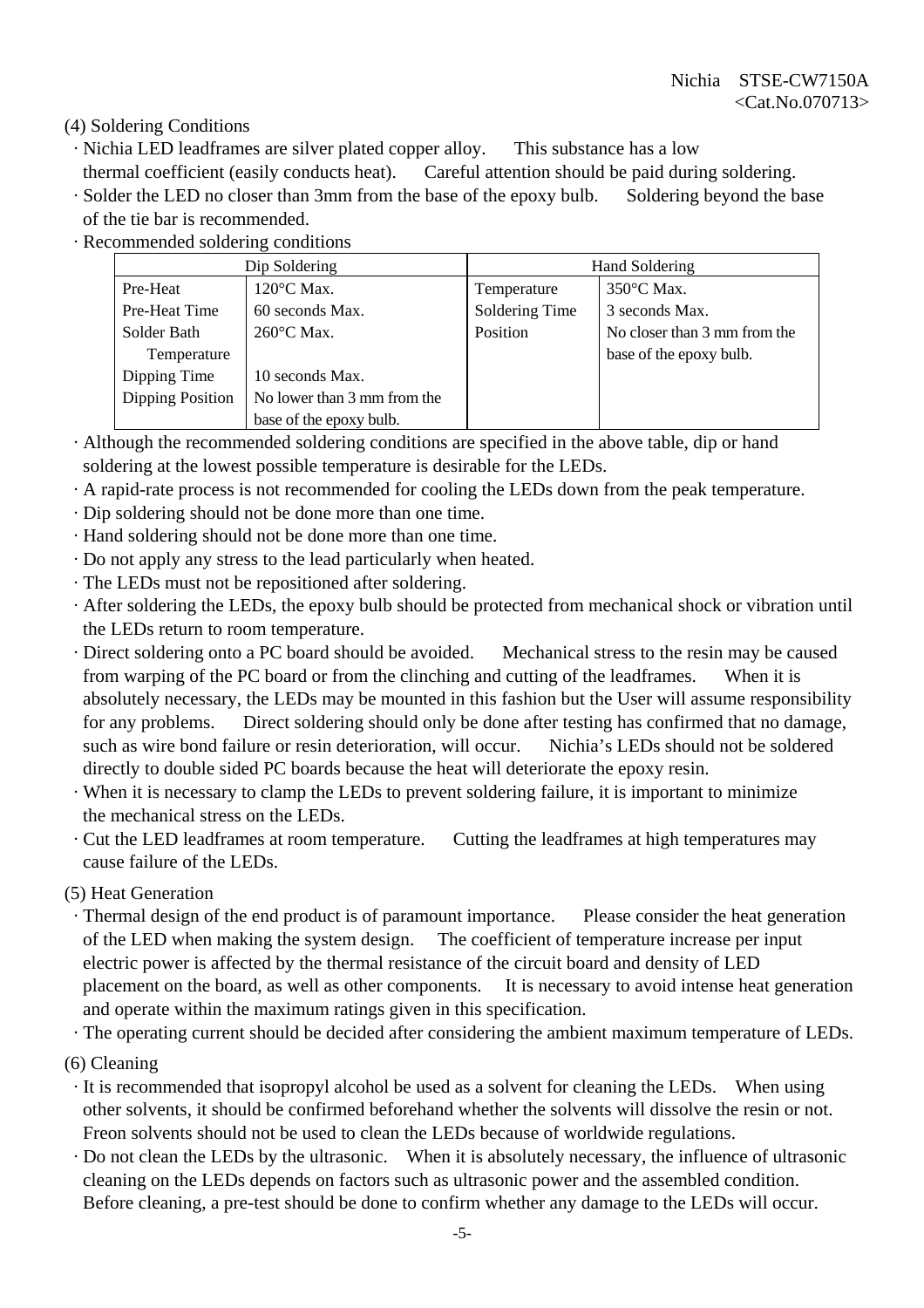#### (7) Safety Guideline for Human Eyes

 · In 1993, the International Electric Committee (IEC) issued a standard concerning laser product safety (IEC 825-1). Since then, this standard has been applied for diffused light sources (LEDs) as well as lasers. In 1998 IEC 60825-1 Edition 1.1 evaluated the magnitude of the light source. In 2001 IEC 60825-1 Amendment 2 converted the laser class into 7 classes for end products. Components are excluded from this system. Products which contain visible LEDs are now classified as class 1. Products containing UV LEDs are class 1M. Products containing LEDs can be classified as class 2 in cases where viewing angles are narrow, optical manipulation intensifies the light, and/or the energy emitted is high. For these systems it is recommended to avoid long term exposure. It is also recommended to follow the IEC regulations regarding safety and labeling of products.

#### (8) Others

- · NSPW310DS complies with RoHS Directive.
- · Care must be taken to ensure that the reverse voltage will not exceed the absolute maximum rating when using the LEDs with matrix drive.
- · Flashing lights have been known to cause discomfort in people; you can prevent this by taking precautions during use. Also, people should be cautious when using equipment that has had LEDs incorporated into it.
- · The LEDs described in this brochure are intended to be used for ordinary electronic equipment (such as office equipment, communications equipment, measurement instruments and household appliances). Consult Nichia's sales staff in advance for information on the applications in which exceptional quality and reliability are required, particularly when the failure or malfunction of the LEDs may directly jeopardize life or health (such as for airplanes, aerospace, submersible repeaters, nuclear reactor control systems, automobiles, traffic control equipment, life support systems and safety devices).
- · User shall not reverse engineer by disassembling or analysis of the LEDs without having prior written consent from Nichia. When defective LEDs are found, the User shall inform Nichia directly before disassembling or analysis.
- · The formal specifications must be exchanged and signed by both parties before large volume purchase begins.
- · The appearance and specifications of the product may be modified for improvement without notice.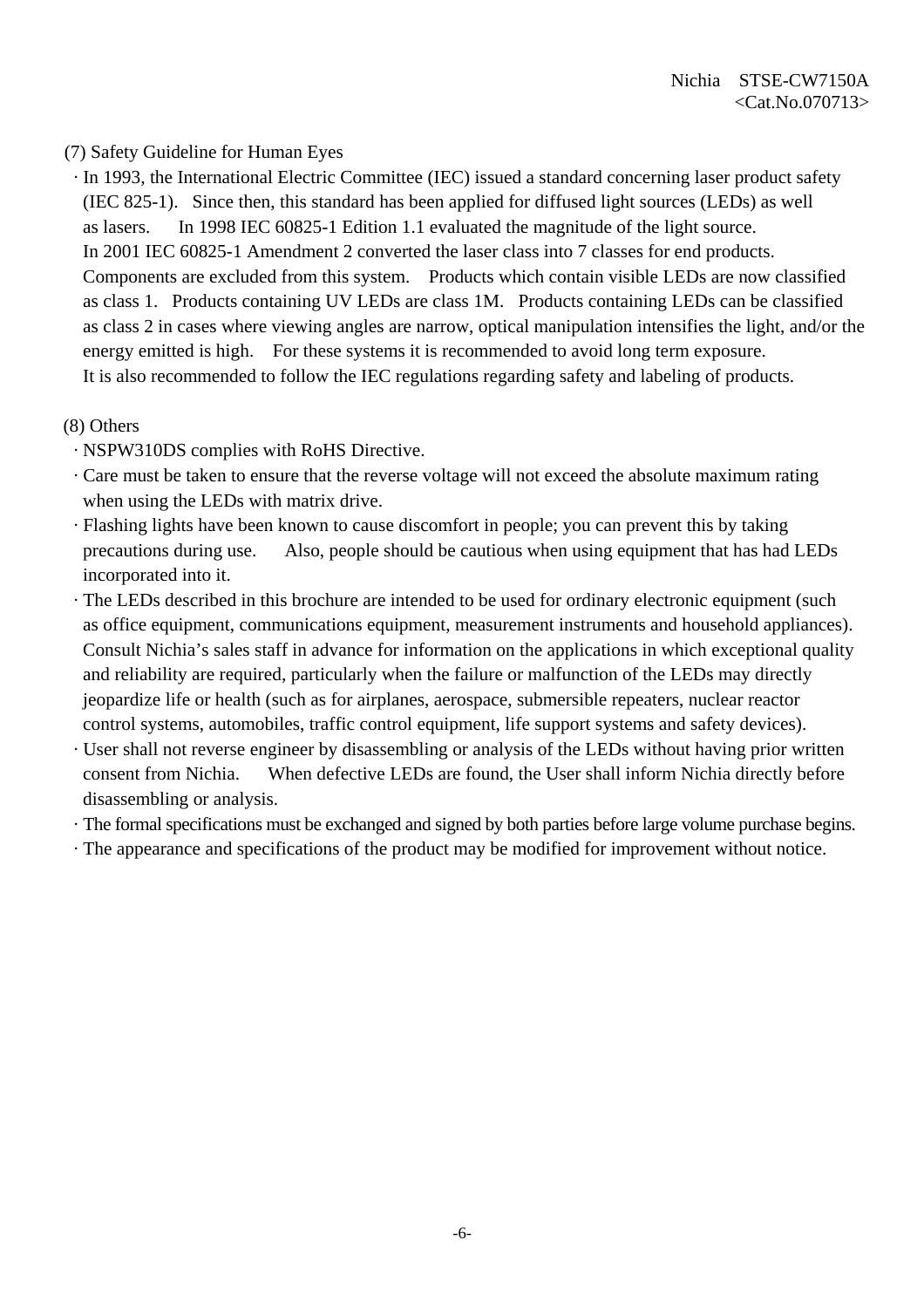

 $\ast$  Color Coordinates Measurement allowance is  $\pm$  0.01.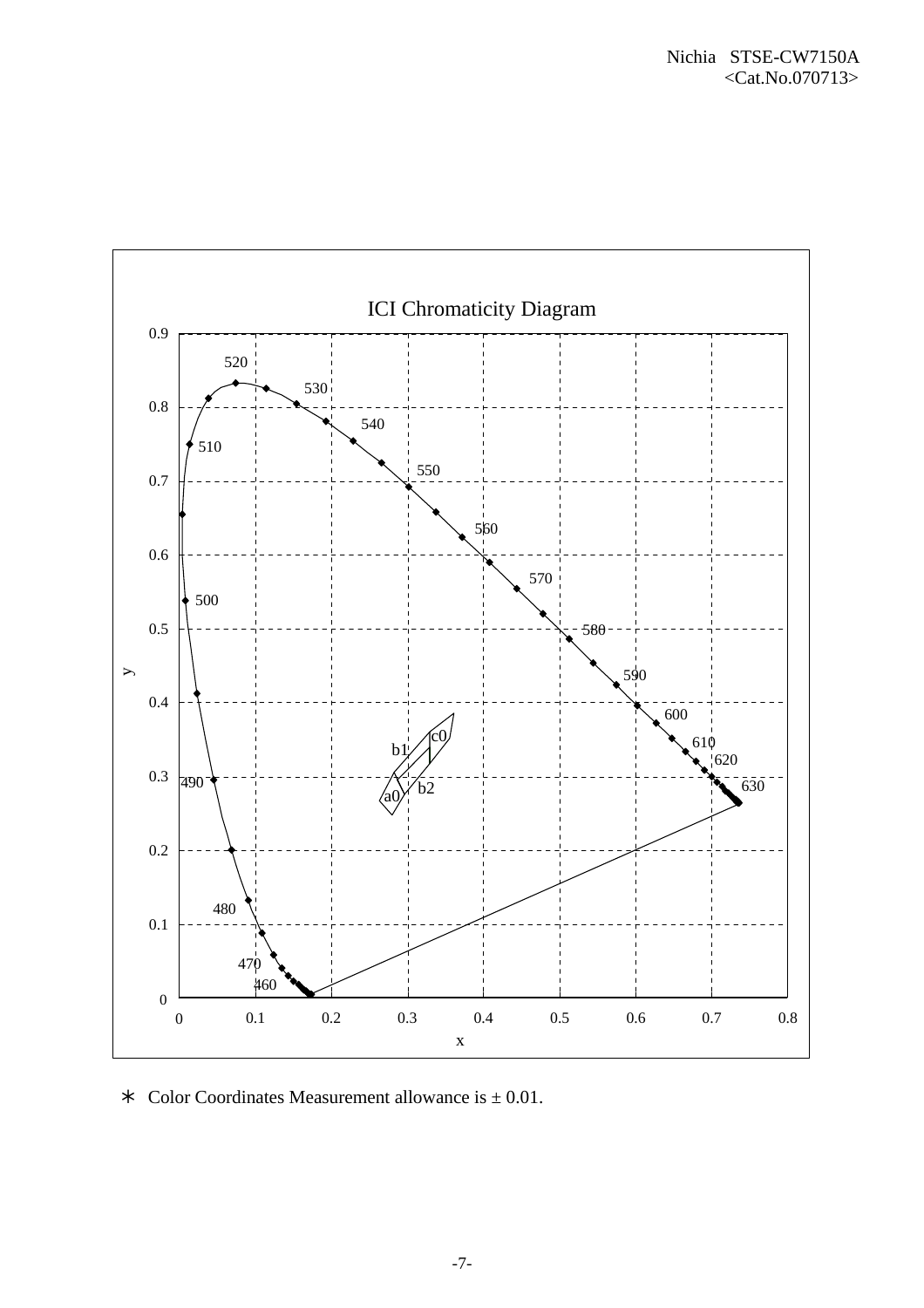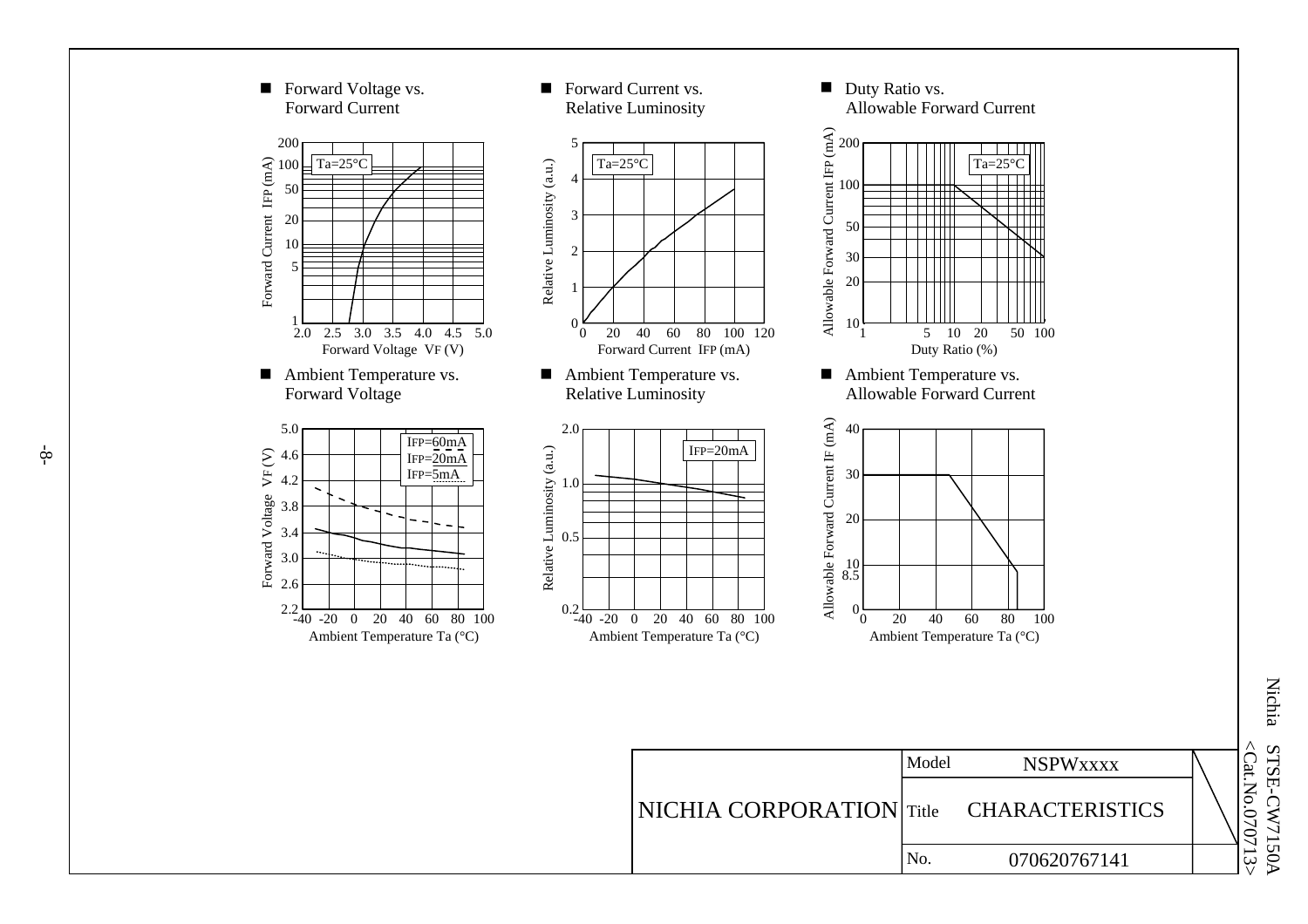

Nichia STSE-CW7150A STSE-CW7150A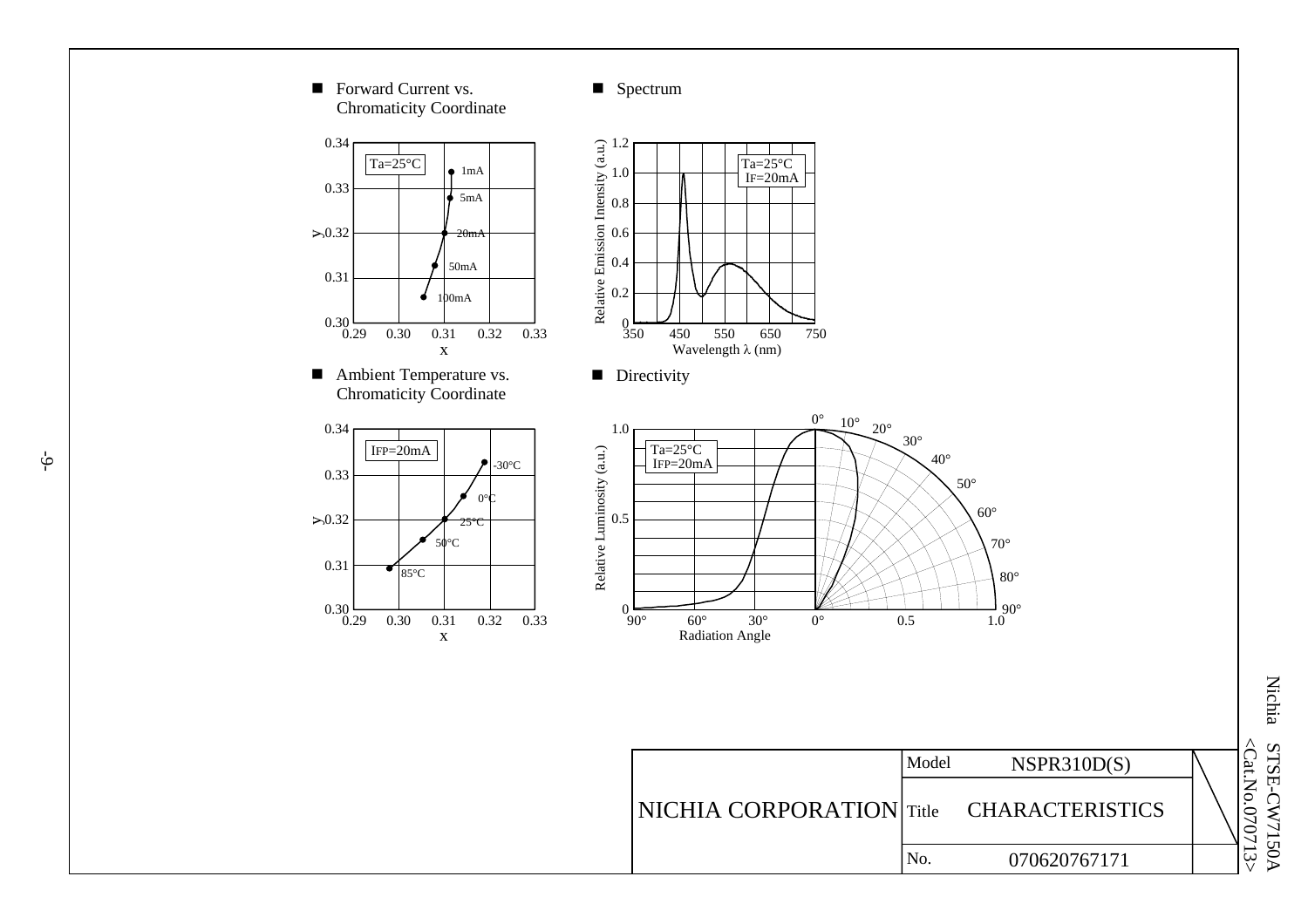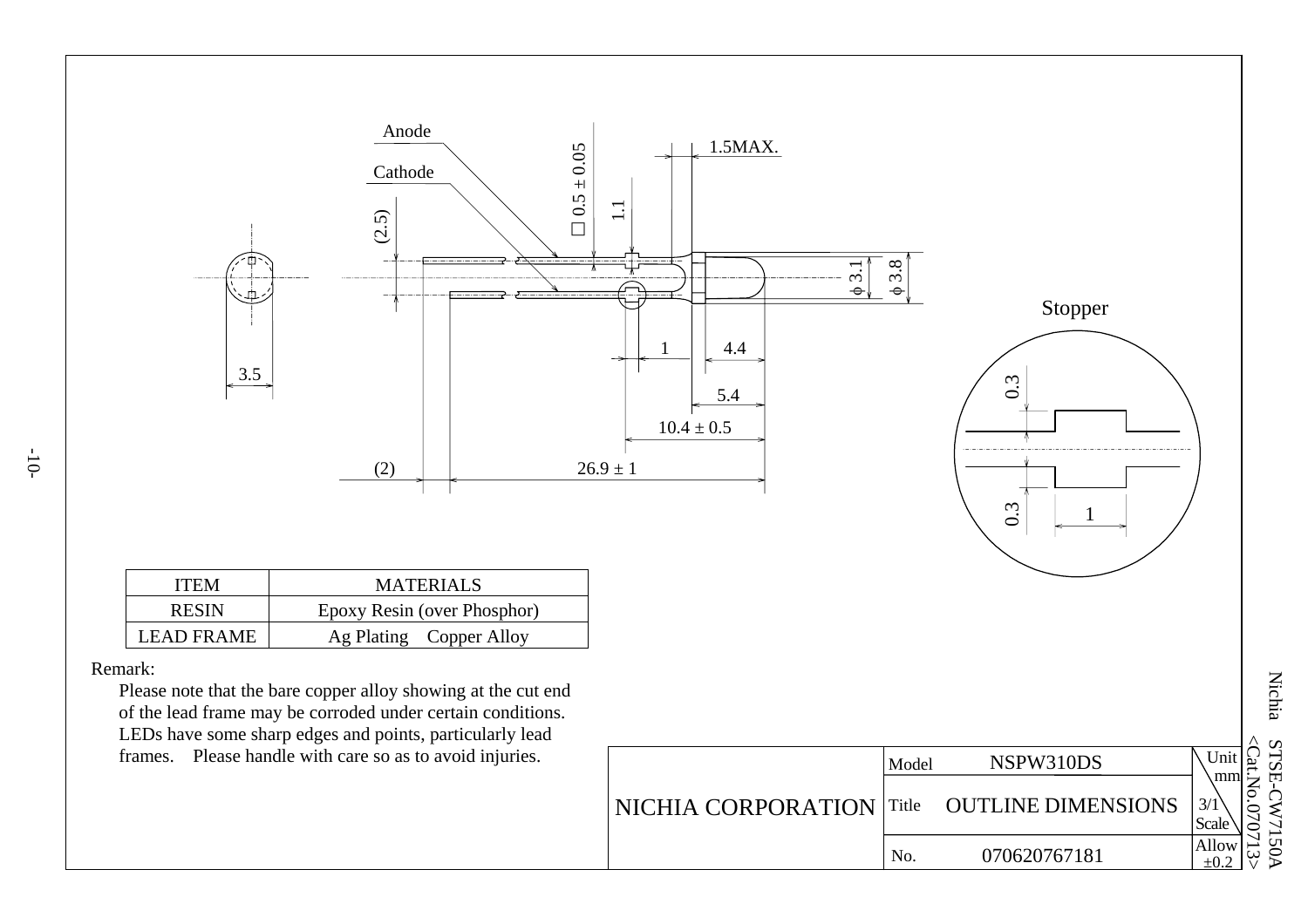

Nichia STSE-CW7150A <Cat.No.070713 STSE-CW7150A<br><Cat.No.070713>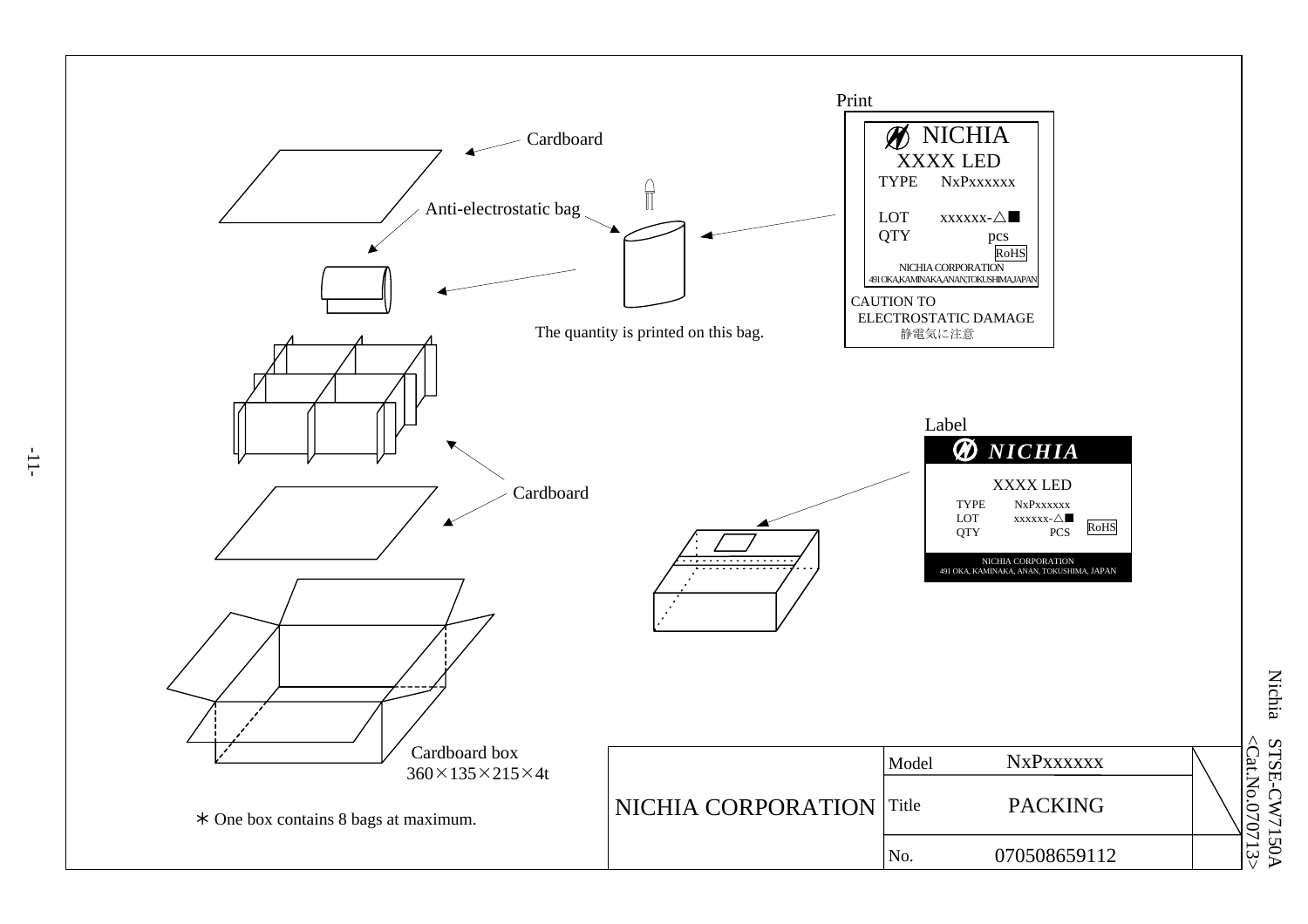

-12-

**Nichia** Nichia STSE-CW7150A  $\leq$ Cat.No.0 70713 >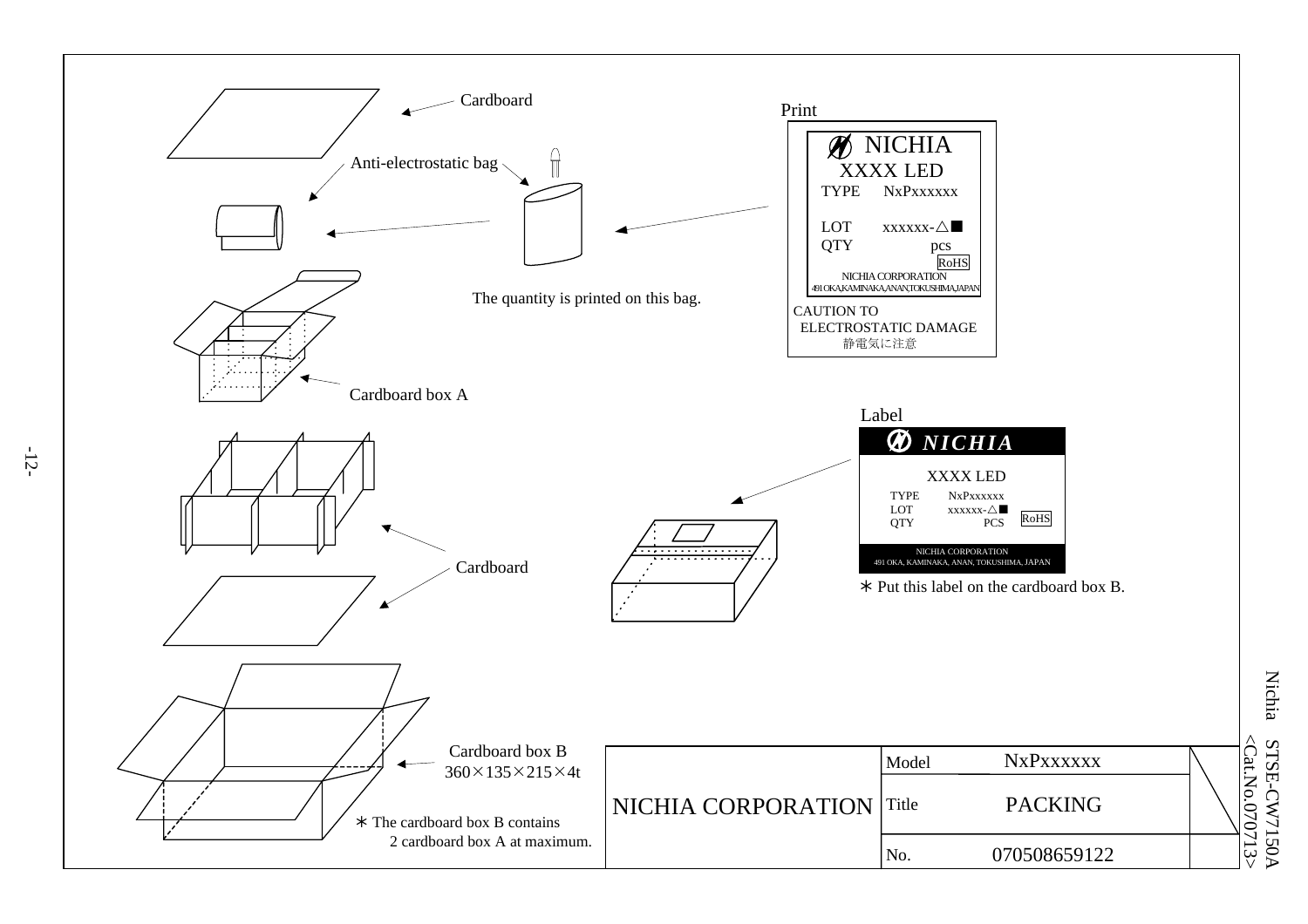